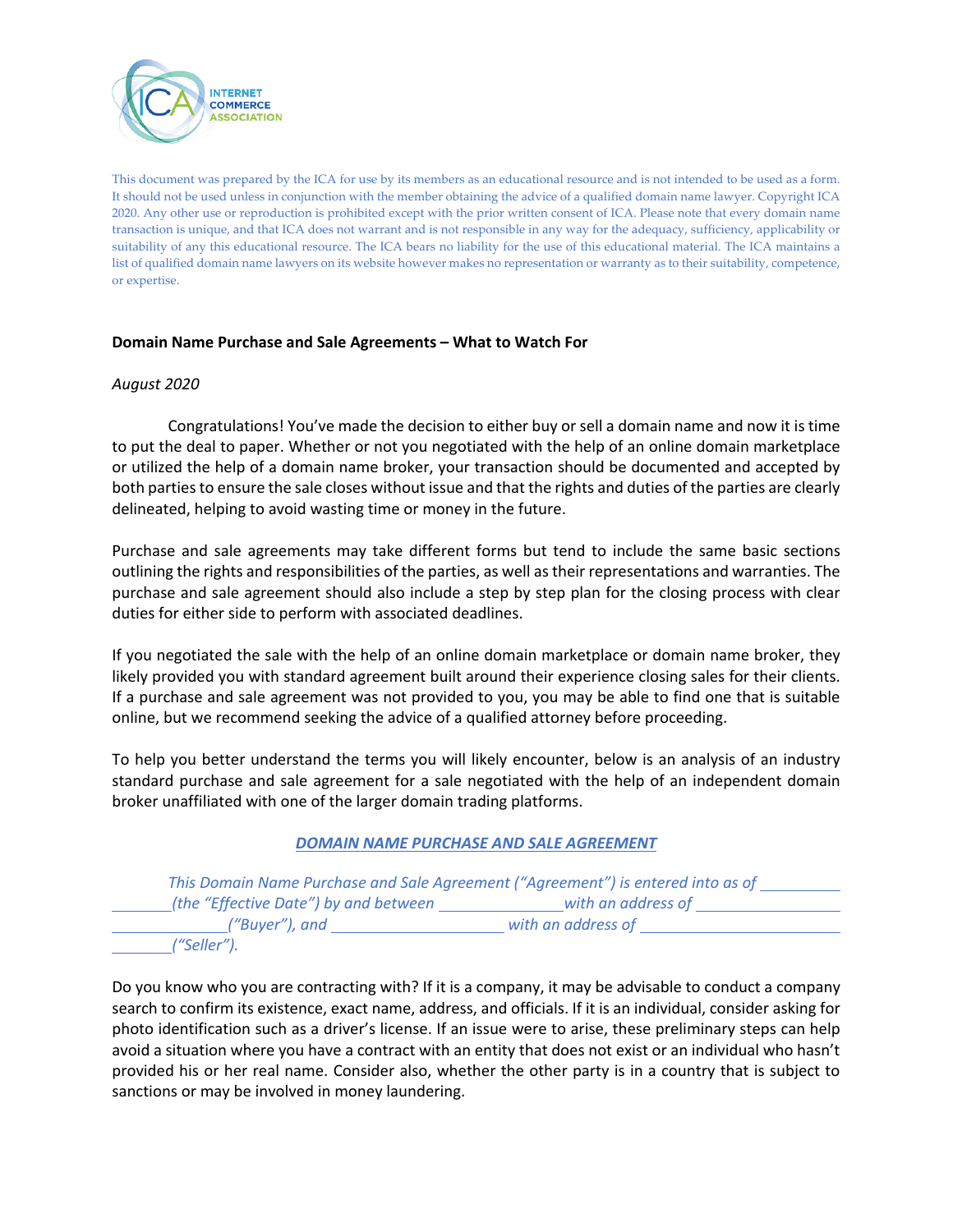

*WHEREAS, Seller is the sole owner of the domain name and any and all associated goodwill and other intellectual property and proprietary rights therein (the "Domain name"), and wishes to sell and assign to Buyer, and Buyer wishes to purchase from Seller, the Domain name.*

The Seller is asked to represent and warrant that it is the sole owner of the Domain Name below, under "Representations and Warranties". Have you confirmed that the Seller is the recorded Whois registrant? Although the Whois database does not necessarily show "legal title" to a domain name, it may at least provide some comfort that the Seller you are contracting with is the recorded registrant. If the registrant differs from the Seller, that may raise questions that are worth asking to clarify the situation. A Buyer may want to request that the Seller reveal Whois so this initial determination can be made. In addition to comparing the Seller's name to the Whois database, it can sometimes be helpful to conduct more due diligence, such as tracing back the chain of title.

*NOW THEREFORE, in consideration of the mutual representations, warranties, covenants, and agreements, and upon the terms and subject to the conditions set forth in this Agreement, and for good and valuable consideration, the parties agree as follows:*

A legal agreement involves "consideration". Consideration is a legal term referring to what each party gives to the other party in exchange. In this case, each party is providing the other party with certain promises, the Seller is providing the domain name, and the Buyer is providing the payment of the purchase price.

## *1. PURCHASE AND SALE OF DOMAIN NAME:*

*Subject to the terms and conditions of this Agreement, and in consideration of the Purchase Price specified below, Seller hereby sells, assigns, transfers, conveys, and delivers exclusively to Buyer free and clear of all liens, charges, restrictions, mortgages, pledges, security interests and other encumbrances, and Buyer hereby purchases and acquires from Seller, all right, title and interest in and to the Domain name.*

A Buyer will want to ensure that it is buying all rights in the domain name, not just certain or limited rights, and is getting the domain name free and clear. Unlike with real estate or other personal property transactions, there is usually no certain way of determining if title is clear by performing a search so due diligence may be advisable on the chain of title or the Buyer may just have to rely upon this promise from the Seller.

# *2. CONSIDERATION:*

*a. Purchase Price: In consideration of the sale of the Domain name, Buyer agrees to pay Seller* 

*DOLLARS \$USD (US\$ ) for the Domain name (the "Purchase Price"). The Purchase Price shall be submitted, via wire transfer to (Escrow Agent), no later than three (3) business days after the Effective Date of this agreement.*

This provision assumes that the Purchase Price will be paid in a single lump sum, however it is also possible to structure the payment in two or more installments.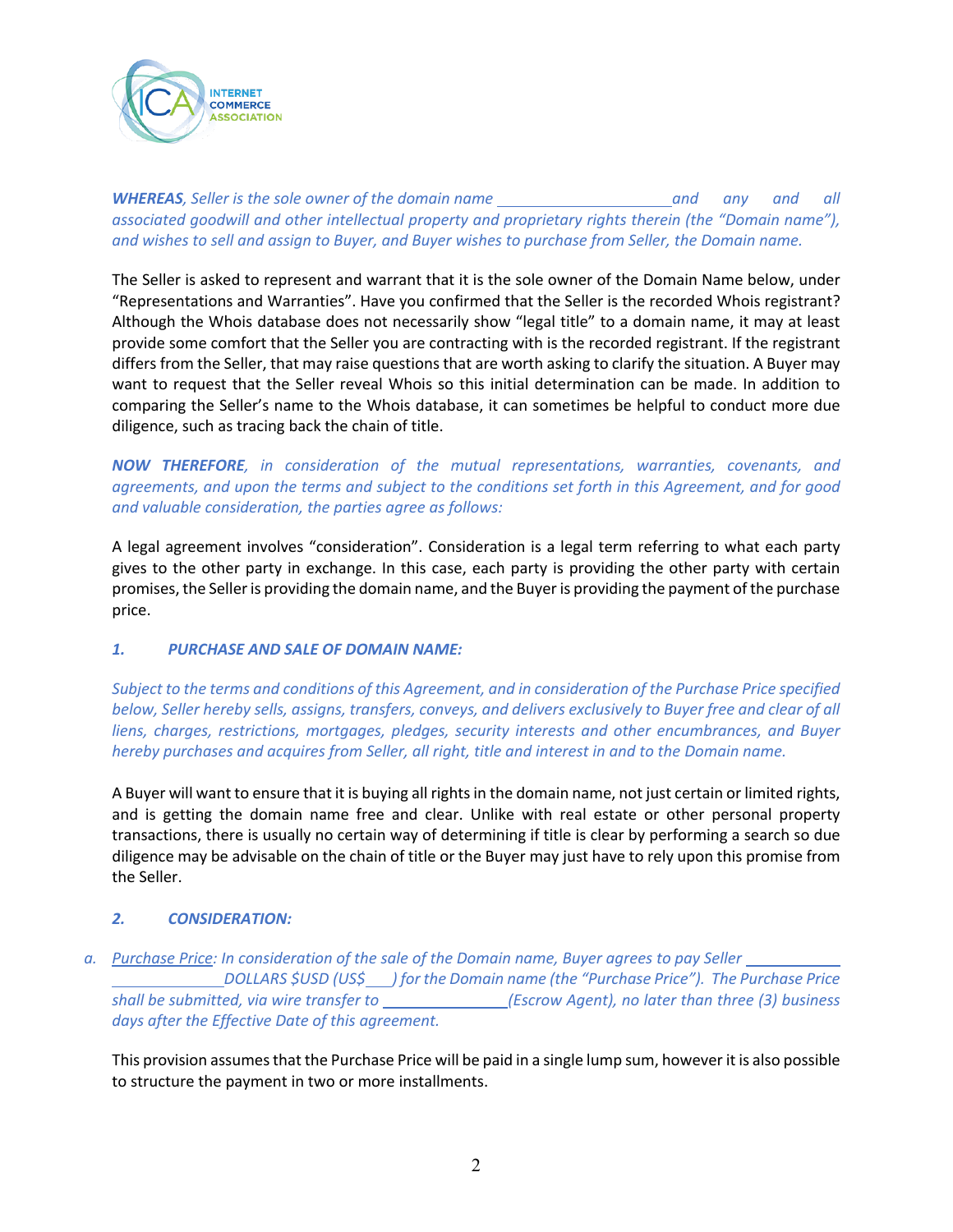

*b. Transfer: Upon execution of this agreement by the Buyer and Seller, Seller shall initiate a transaction at ("Escrow Agent") between Buyer and Seller, per the terms of this agreement. Upon acceptance of such terms by Buyer and Seller, Buyer shall submit payment in full by wire transfer per the instructions provided by Escrow Agent. Upon receipt and confirmation of payment by Escrow Agent, Seller shall submit transfer of Domain Name to Buyer's account at a domain name registrar specified by Buyer and Buyer shall confirm receipt to Seller and Escrow Agent. Escrow Agent shall then immediately release funds to Seller. Escrow Agent may also release funds to Seller upon manual confirmation of the public WHOIS record that domain name is in name of Buyer or associated entity.*

## *The Buyer is responsible for all Escrow Agent fees and charges.*

If you are closing the sale without the assistance of a large domain trading platform such as Afternic or Sedo, using an escrow agent is generally advisable. Sellers will not want to transfer the domain name before receiving payment, and Buyers will not want to send payment before receiving the domain name. Independent escrow services provide comfort to each party by helping to secure the transaction, but please note additional fees will likely apply and you should establish which party is responsible for any associated fees. When selecting an independent escrow agent, it is important to ensure they are well established, credible, licensed, and insured.

What happens if the Buyer fails to confirm receipt of the domain name? Have you determined whether the receiving registrar and receiving account enables Whois publicity as opposed to privacy so that it can be used as evidence of a successful transfer? To avoid this problem, consider using a service that will itself receive the transfer and then either turn over the receiving registrant account to the Buyer, or alternatively, receive the domain name itself and then transfer the domain name to the Buyer.

Consider who should pay the Escrow fees. Should they be shared, or will one party or the other be responsible for them?

Also consider whether a "push", otherwise known as an intra-registrar transfer, is preferable to a registrar to registrar transfer, as it often saves time to use a "push".

## *3. REPRESENTATIONS AND WARRANTIES:*

*a. Best Efforts; Further Assurances: Each party shall use its best efforts to take, or cause to be taken, all action, and to do, or cause to be done, all things reasonably necessary, proper or advisable under applicable laws and regulations to consummate and make effective the transactions contemplated by this Agreement. .*

This clause is called a 'further assurances' clause and is common in agreements. It basically says that the parties agree 'to do what is necessary' to ensure that the transaction goes as intended, even if the precise step required is not specifically set out in the agreement itself. It is included 'just in case'.

b. *Ownership: Seller represents and warrants that it is the sole and exclusive owner of the Domain Name.*  BUYER EXPRESSLY AGREES THAT EXCEPT AS OTHERWISE EXPRESSLY PROVIDED ABOVE IN SECTION **Error! Reference source not found.**) AND 3(b), IT IS PURCHASING RIGHTS TO THE DOMAIN NAME "AS-IS" AND "WHERE-IS" AND AT BUYER'S SOLE RISK. EXCEPT AS EXPRESSLY STATED ABOVE IN SUCH SECTIONS, SELLER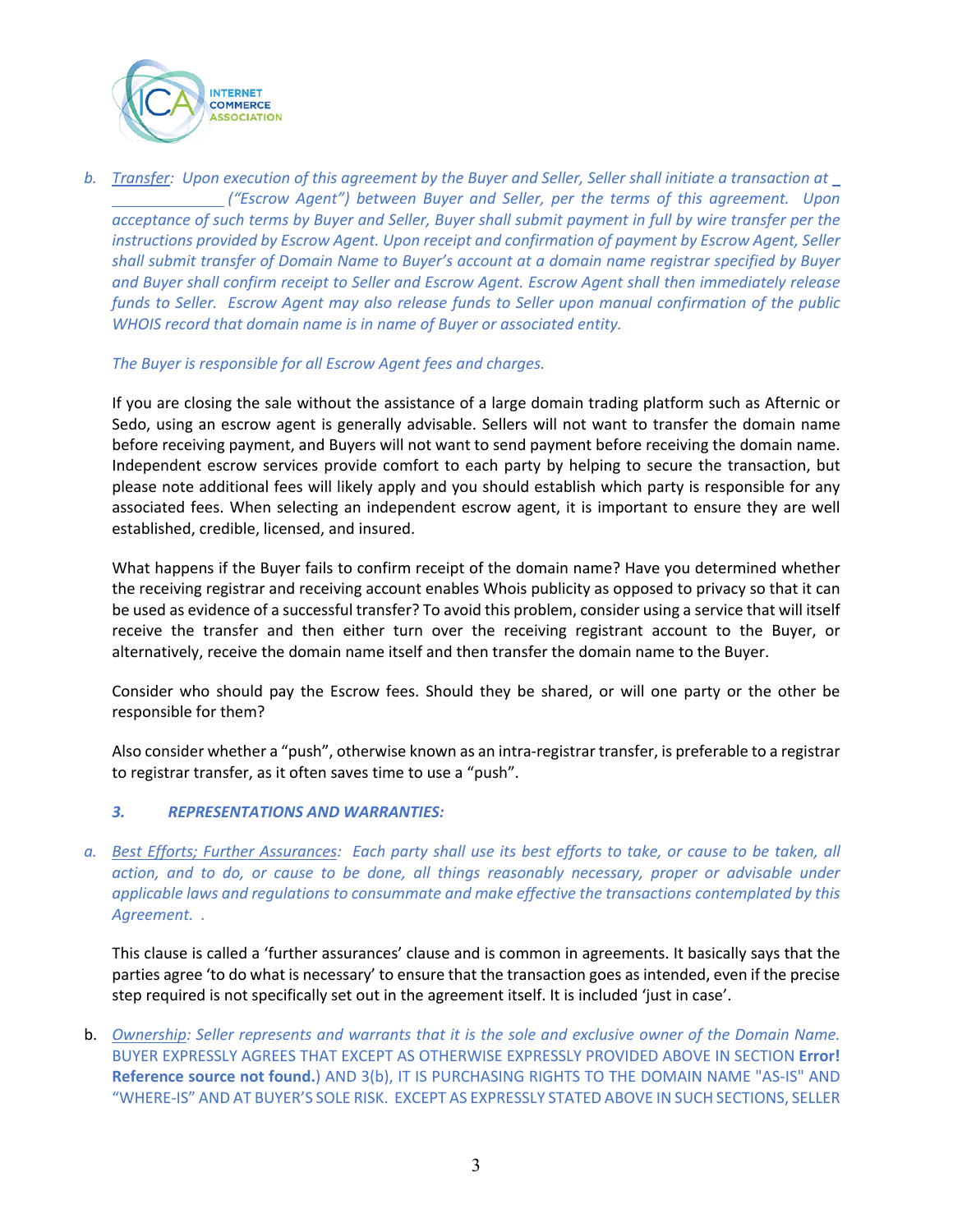

DISCLAIMS ALL WARRANTIES OF ANY KIND, WHETHER EXPRESS OR IMPLIED, INCLUDING, BUT NOT LIMITED TO, ANY IMPLIED WARRANTY OF MERCHANTABILITY OR FITNESS FOR ANY PARTICULAR PURPOSE. NOTWITH-STANDING ANYTHING TO THE CONTRARY, SELLER MAKES NO EXPRESS OR IMPLIED REPRESENTATION OR WARRANTY THAT THE DOMAIN NAME WILL HAVE ANY VALUE OR WILL MEET BUYER'S REQUIREMENTS OR EXPECTATIONS, THAT BUYER WILL BE ABLE TO ATTAIN ANY SPECIFIC RESULTS OR VALUE ASSOCIATED WITH THE DOMAIN NAME OR THE USE THEREOF, OR THAT THE DOMAIN NAME CAN BE REGISTERED AND USED BY BUYER WITHOUT INFRINGING THE RIGHTS, INCLUDING BUT NOT LIMITED TO INTELLECTUAL PROPERTY RIGHTS, OF THIRD PARTIES.

The provision that says that the Buyer is purchasing the Domain Name 'as is' is very important for the Seller to include in order to avoid claims from the Buyer that the domain name did not live up to the Buyer's expectations. This provision shifts the responsibility to the Buyer so that it is the Buyer who must satisfy itself that it the Domain Name meets its requirements and if not, it is the Buyer's problem, not the Seller's.

*c. Authority: Each of the parties hereto represents and warrants that as of the date of this Agreement, it has the right and authority to execute this Agreement on its behalf and has obtained all necessary approvals required to consummate this transaction.*

The provision is sometimes particularly relevant when dealing with a company as sometimes more than one company official person needs to decide to sell the domain name, or sometimes special internal approvals must be obtained.

*d. No Litigation: Each of the parties represents and warrants that there is no action, suit, proceeding, arbitration, governmental inquiry, or proceeding pending or threatened against either party relating to the Domain Name, nor is either party aware of any facts that could lead to such an action being threatened or instituted. Without limiting the generality of the foregoing, Seller is not aware of any past or current trademark or copyright infringement demands, claims, or proceedings related to Domain Name and has not received notice of such.*

The Buyer is not being assured that there will be no domain name dispute or infringement claim in the future, but at least wants to know from the Seller that the Seller isn't aware of any past or current issues with the Domain Name that the Seller is aware of.

*e. No conflicts: Seller represents and warrants that neither the execution and delivery of this Agreement or associated documents, nor the transfer of the Domain Name, nor the consummation by each of the parties of any of the transactions contemplated hereby will conflict with or violate any provisions of any agreement between Seller and a third party.*

The main purpose of this provision is for the Seller to promise to the Buyer that there is not already some other agreement to sell the Domain Name to a third party.

*f. No Claims or Liens: Seller represents and warrants that to the best of Seller's knowledge, there are no claims existing arising out of the Seller's use of the Domain Name, nor any liens encumbering the Domain Name, and the Domain Name is being transferred and assigned free of any liens, encumbrances or security Interests. Seller further represents that Seller is aware of no facts that would give rise to a potential lien or*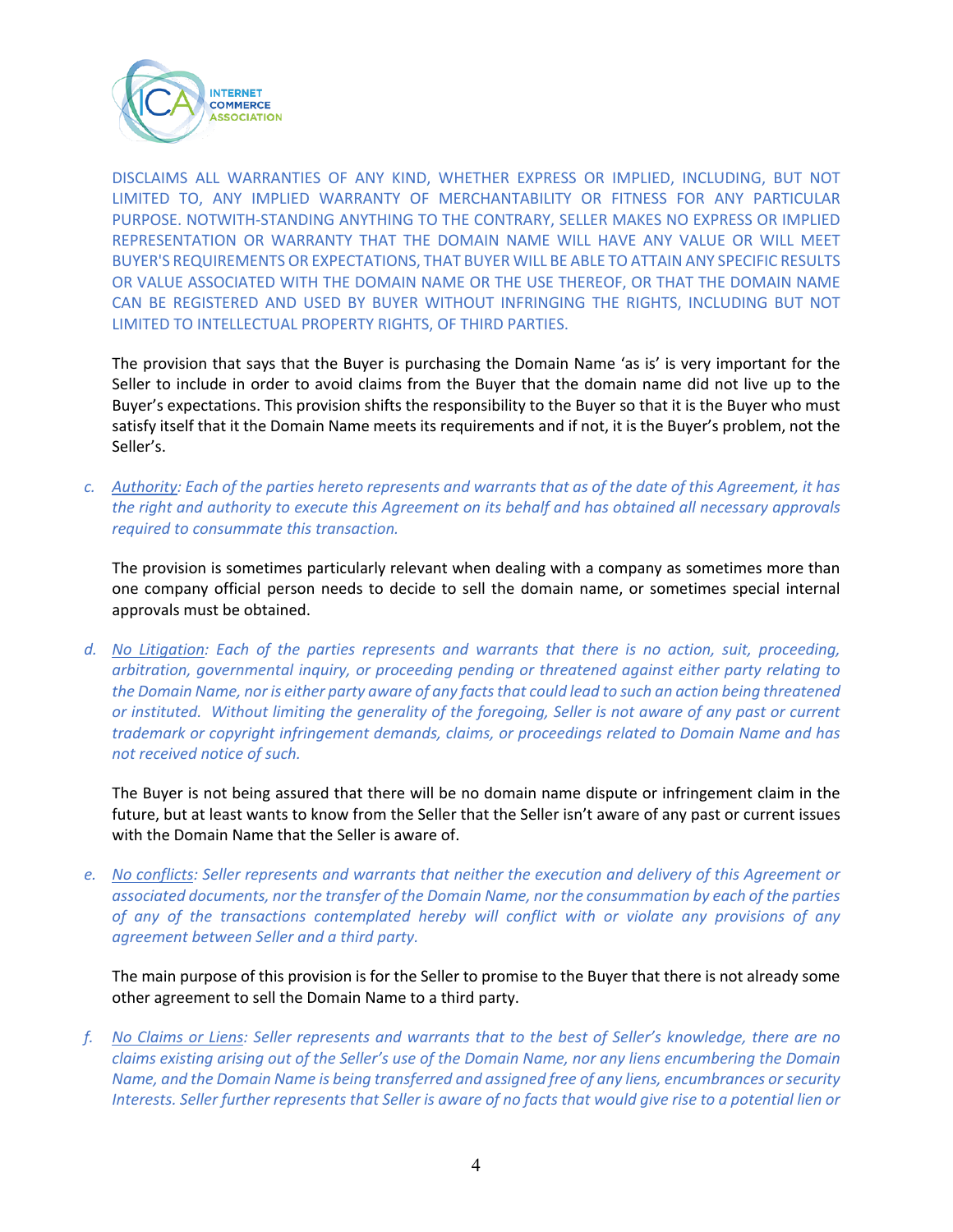

*claim which could encumber the Domain Name, including but not limited to any actual or potential tax liability that would encumber the Domain Name.*

The main purpose of this provision is to promise to the Buyer that the Domain Name is not subject to liabilities.

*g. Disclaimer of Warranties. Except as otherwise provide in this Agreement, Seller makes no warranties, either express or implied, regarding the Domain Name, including but not limited to the warranty of merchantability or fitness for any particular purpose. The exclusion of implied warranties is not permitted by some jurisdictions.* 

If it isn't promised by the Seller in this agreement, there are no enforceable promises about the Domain Name.

*h. Brokers. If either Seller or Buyer has engaged a third party in connection with this transaction, including but not limited to a broker, the party who retained such third party is solely responsible for the third party's fees and/or commissions and indemnifies the other party for any such claims that may arise.*

This provision attempts to avoid the situation where the transaction is completed and a broker pops up and makes a claim for a commission. If a commission is payable by a party, then it should be specified here.

### *4. NOTICES:*

*All notices, requests, instructions, consents, and other communications to be given pursuant to this Agreement shall be in writing either by hand or electronic means such as email and shall be deemed delivered (a) on the day of delivery if by (i) facsimile or email (if proof of transmission is retained); or (ii) receipted hand-delivery; or (b) on the date of receipt if by certified or registered mail; or (c) two (2) business days after being sent by Federal Express or other nationally recognized overnight courier service. Notices shall be delivered to the parties at the addresses shown on the signature page below.*

Often it is advisable to specify the contact details for Notices in this section.

## *5. MISCELLANEOUS:*

*a. Buyer and Seller agree that this Agreement shall not be assignable without the consent of the other party.*

Consider whether you want to instead, allow this Agreement to be assigned. For example, as the Seller, do you want to permit a subsidiary to take over the transaction, or as the Buyer, do you want to be able to 'flip' the Agreement to another Buyer? The invalidity or unenforceability of a particular provision of this Agreement shall not affect any other provisions, and the Agreement shall be construed so as to limit the application of such affected provision by the least extent possible so as to make it valid and enforceable and, failing that, such invalid or unenforceable provision is deemed omitted.

*b. This Agreement constitutes the entire agreement between the parties, and supersedes any and all prior agreements or understandings, written or oral, relating to the subject matter hereof. No other promises, agreements, or understandings, written or oral, shall be binding upon the parties with respect to this*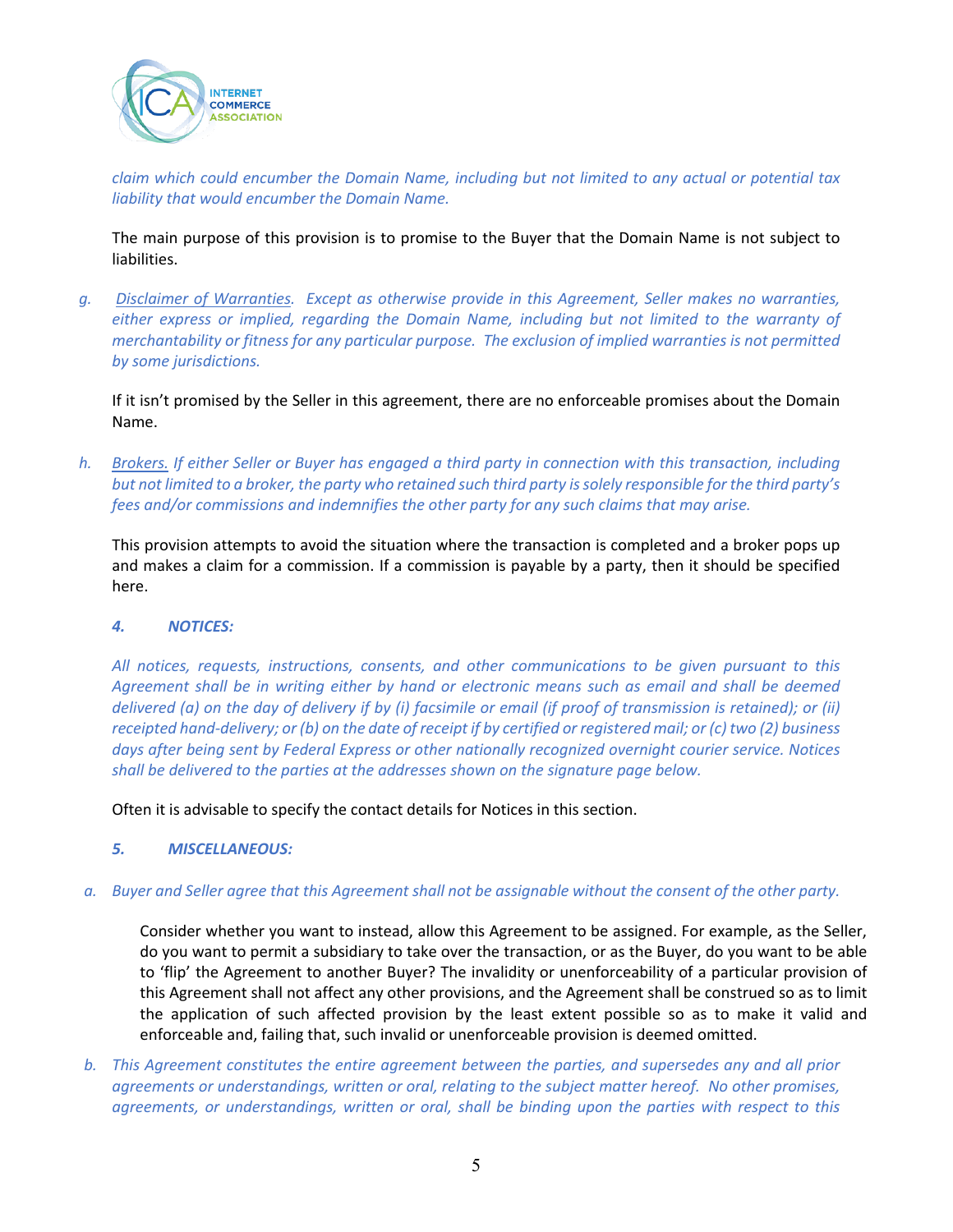

*subject matter unless contained in this Agreement.* 

- *c. This Agreement may be executed in counterparts and facsimile copies of signatures shall be deemed original for all purposes. This document alone is admissible in any proceeding to interpret or enforce this Agreement.*
- *d. Each party acknowledges that the other party will be irrevocably harmed and will have no adequate remedy at law if a party fails to perform any of its obligations under this Agreement. It is accordingly agreed that, in addition to any other remedies which may be available, each party shall have the right to obtain injunctive relief to restrain a breach or threatened breach of, or otherwise obtain specific performance of the other party's covenants and other agreements contained in this Agreement.*

This provision is sometimes referred to as a 'specific performance' clause. For example, if the Seller refuses to close the transaction by transferring the Domain Name, the Buyer may be able to rely upon this clause in order to force the Buyer to transfer the Domain Name instead of just paying damages for breach of contract.

*e. Recovery of Litigation Costs. If any legal action or any arbitration or other proceeding is brought for the enforcement of this Agreement or because of an alleged dispute, breach, default or misrepresentation in connection with any provision of this Agreement, the successful or substantially prevailing party shall be entitled to recover reasonable attorneys' fees and other costs incurred in that action or proceeding, in addition to any other relief to which it may be entitled.*

If a dispute arises between the parties, for example if good title is not conveyed by the Seller to the Buyer, and as a result litigation is commenced by the Buyer, including this provision will help to ensure that the court hearing the dispute awards the Buyer a reimbursement of its legal fees in addition to any damages that have occurred.

*f. This Agreement is governed by and construed in accordance with the internal laws of \_\_\_\_\_\_\_\_\_\_\_\_\_\_\_\_\_\_\_\_\_\_\_\_\_\_\_, applicable to contracts entered into and to be performed in \_\_\_\_\_\_\_\_\_\_\_\_\_\_\_\_\_\_\_\_\_\_\_\_\_\_, without regard to the principles of conflicts of law. The parties consent to the exclusive jurisdiction of any court of competent jurisdiction in \_\_\_\_\_\_\_\_\_\_\_\_\_\_\_\_\_\_\_\_\_\_\_\_\_\_\_\_\_\_\_. Each party hereby waives an objection based on jurisdiction or venue with respect to any action instituted in any such court, and agrees that any dispute concerning the relationship of the parties or the conduct of any party in connection with this Agreement, or otherwise, shall be heard only in the courts described above.*

The selection of the jurisdiction and forum for disputes is a matter for negotiation. There is no rule of thumb as to where this should be. It may be the Seller's or the Buyer's location, or even a neutral third location. By having both parties agree to a specific jurisdiction for disputes and by also agreeing to which jurisdiction's laws will apply, the parties are limiting objections that a party can make to have the jurisdiction or venue changed.

*g. The parties have read, understand, and agree to the terms of this Agreement and are duly advised and have had the opportunity to consult with counsel regarding this Agreement.*